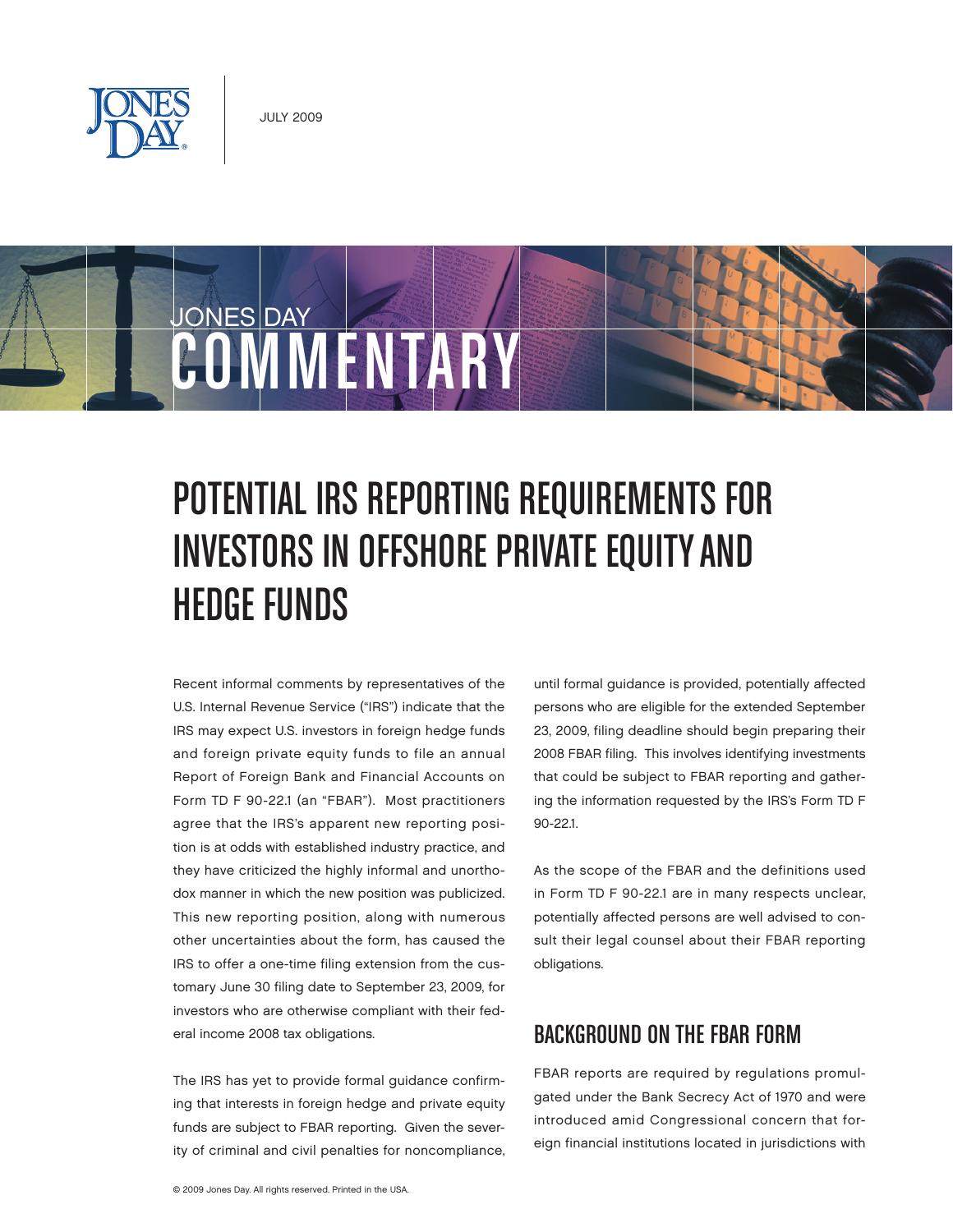bank secrecy laws were being used to violate or evade U.S. criminal, tax, and regulatory requirements.

U.S. persons must file an FBAR for each calendar year in which they have a financial interest in, or signature or other authority over, a foreign financial account with an aggregate value of more than \$10,000 at any time. The report must be filed with the IRS and is due on June 30 of the following year.

#### Recent Developments

Although the FBAR form has been around for some time, several developments over the past few years have raised the form's profile considerably. In 2003, the Financial Crimes Enforcement Network (or "FinCEN") delegated its enforcement authority for the FBAR to the IRS in an effort to improve compliance. Then, in 2008, the IRS changed two key definitions for FBAR purposes. First, it expanded the definition of "United States person" to include persons "in and doing business in the United States," potentially causing foreign persons to be subject to the FBAR reporting requirements. Second, it revised the definition of "financial account" to make clear that ownership of equity interests in commingled funds, including mutual funds, is subject to FBAR reporting. Finally, in a series of informal public statements in 2009, various IRS representatives expressed their view that ownership of equity interests in both foreign hedge and private equity funds is also subject to FBAR reporting.

This oral guidance was a departure from previous understandings addressing who is required to file an FBAR, and it has been a source of considerable confusion for investors in and sponsors of foreign investment funds. In partial response to the confusion, on June 25, 2009, the IRS announced that it would allow certain taxpayers who failed to file a 2008 FBAR report by the June 30, 2009, deadline to file a delinquent FBAR report without penalty by September 23, 2009, provided that certain conditions are met.

#### WHO IS A "U.S. PERSON"?

The FBAR filing requirement applies to "any person subject to the jurisdiction of the United States," which presently includes:

- • citizens or residents of the U.S.;
- • domestic partnerships (including domestic limited partnerships and limited liability companies);
- • domestic corporations; and
- • domestic estates and trusts.

Tax-exempt organizations like U.S. pension funds, private foundations, and public charities are not exempt from the FBAR filing requirement. Unless further guidance is issued, moreover, foreign persons "in and doing business in the United States" will be required to file FBAR reports commencing June 30, 2010.

## WHAT IS A "FINANCIAL INTEREST"?

Having a "financial interest" generally means being the owner of record or having legal title to a foreign account. It also applies to a U.S. person who has an agent, nominee, or attorney (or in certain situations, a trust) act as the owner of record or holder of legal title on the U.S. person's behalf. The IRS will also "look through" corporations or partnerships (including limited partnerships and limited liability companies) to impute a "financial interest" to an owner of 50 percent or more of the interests in the entity that is the owner of record or holder of legal title of a foreign account.

## WHAT IS "SIGNATURF" OR "OTHER Authority"?

Possessing "signature authority" over a foreign account means having the power to control the disposition of money or other property in the account by delivery of a document containing one's signature to the bank or other person with whom the account is maintained. "Other authority" is described as power that is comparable to signature authority over an account by direct communication to the bank or other person with whom the account is maintained, either orally or by some other means.

## WHAT IS A "FINANCIAL ACCOUNT"?

Previously, the FBAR instructions defined the term "financial account" to include "any bank, securities, securities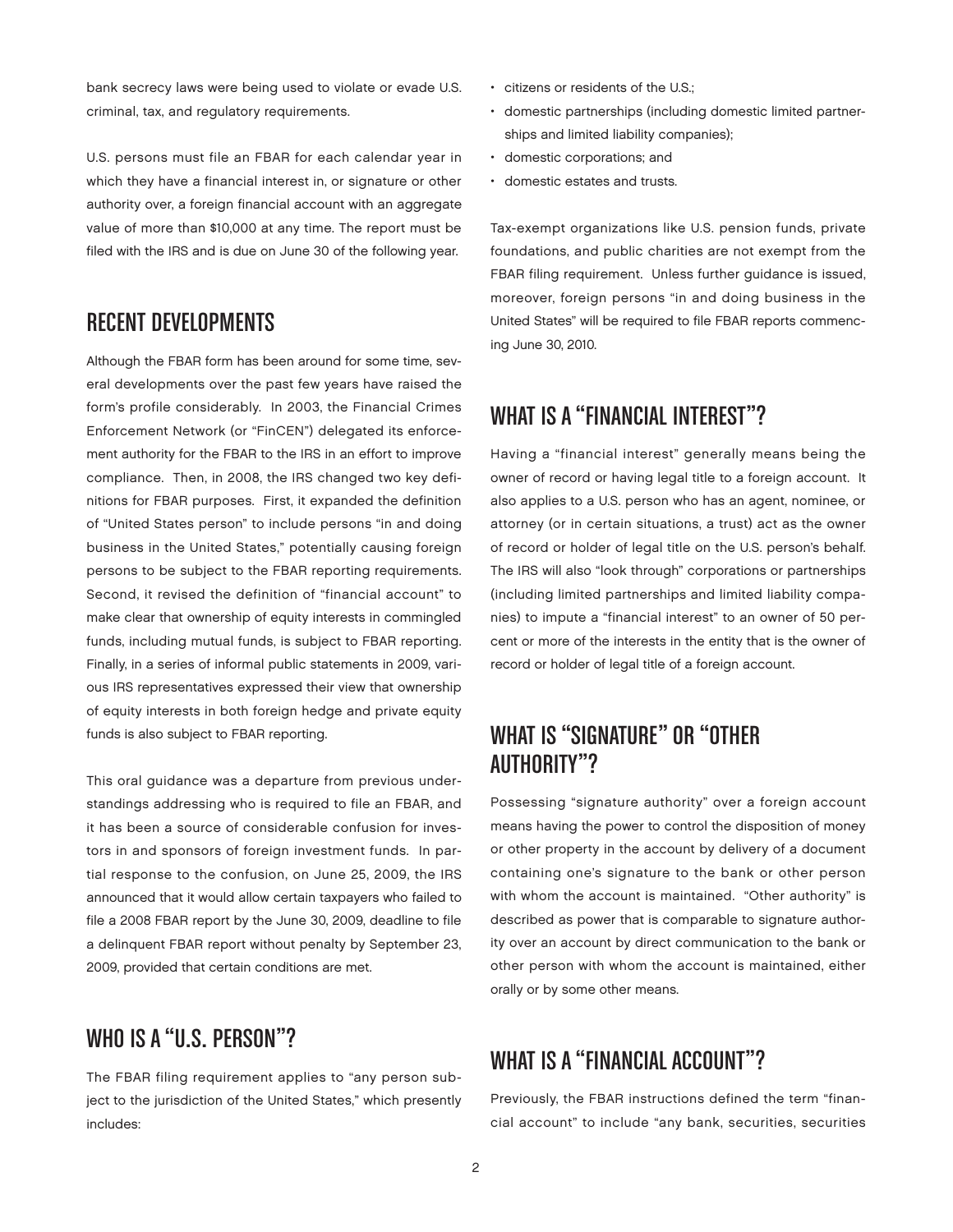derivatives, or other financial instrument accounts." In October 2008, the IRS expanded this definition to include "any accounts in which the assets are held in a commingled fund, and the account owner holds an equity interest in the fund (including mutual funds)." At a June 12, 2009, teleconference panel discussion hosted by the American Bar Association and the American Institute of Certified Public Accountants, an IRS representative stated that this definition includes an offshore hedge fund regardless of whether the fund itself holds any foreign bank or securities accounts. It would seem this position is based on the view that holding an interest in a foreign hedge fund is akin to holding shares in a foreign mutual fund, and thus requires filing of an FBAR if all other conditions are met. It was not clear from the June 12, 2009, panel, however, whether an interest in a foreign private equity fund would also be considered a "financial account." While mutual funds and many hedge funds can be characterized by short-term buying and selling of public equities, private equity funds generally have long-term investment horizons and rarely hold significant amounts of public equities. Despite this apparent distinction, on June 26, 2009, an IRS spokesperson providing an informal response to a query from a tax publication confirmed that interests in foreign private equity funds would also be considered "financial accounts."

#### What Makes a Financial Account "Foreign"?

Bank, securities, or other financial accounts "in a foreign country" are potentially subject to FBAR reporting. An account is in a foreign country if the geographic location of the account (and not the site of formation or management of the financial institution) is outside the United States, which for this purpose is defined to include U.S. territories and insular possessions. Thus, accounts held abroad through branches of U.S. banking or other financial institutions are treated as foreign accounts for purposes of the FBAR form. By contrast, accounts held with U.S. branches of foreign banking or other financial institutions are not subject to FBAR reporting.

When initially promulgated, the FBAR report was directed toward traditional financial accounts such as bank or brokerage accounts. The concept of an account "in a foreign country" fits more neatly within this traditional framework. However, the IRS's recent informal interpretation that any "foreign" investment fund is a "foreign financial account" appears to suggest a broader interpretation than originally intended, with the jurisdiction of the fund's organization itself determining whether a financial account is "foreign."

## WHO IS REQUIRED TO FILE BASED ON THIS NEW IRS Position?

The IRS's new position could require filings from the following persons:

- • U.S. investors (often limited partners, and including U.S. tax exempt investors) with interests in offshore funds, including offshore private equity and hedge funds.
- U.S. investors with interests in domestic funds that hold foreign accounts, where the U.S. investor holds more than a 50 percent interest (e.g., profit or capital interest, stock or voting power, or beneficial interest) in that fund.
- • U.S. fund sponsors (such as the general partner) owning interests in their managed offshore funds.
- • U.S. persons with more than a 50 percent interest in a fund of funds that invests in offshore funds would be required to report the interests in the underlying offshore funds, as well as any other foreign financial accounts held by the top tier fund.
- • U.S. persons with more than a 50 percent interest in a domestic or foreign entity that invests in offshore financial accounts (including funds).
- U.S. persons in a foreign blocker or other foreign corporation that may be considered a commingled fund.
- • U.S. persons who have signature or other authority over a foreign account held by a fund, such as general partners, managing members, advisors, and their employees or other agents.
- • U.S. persons who have signature or other authority over an offshore hedge or private equity fund, such as general partners, managing members, advisors, or their employees or other agents. Individuals with the authority to bind the general partner, managing member, or advisor may be required to file their own FBAR, in addition to any FBAR filed by the general partner, managing member, or advisor itself.